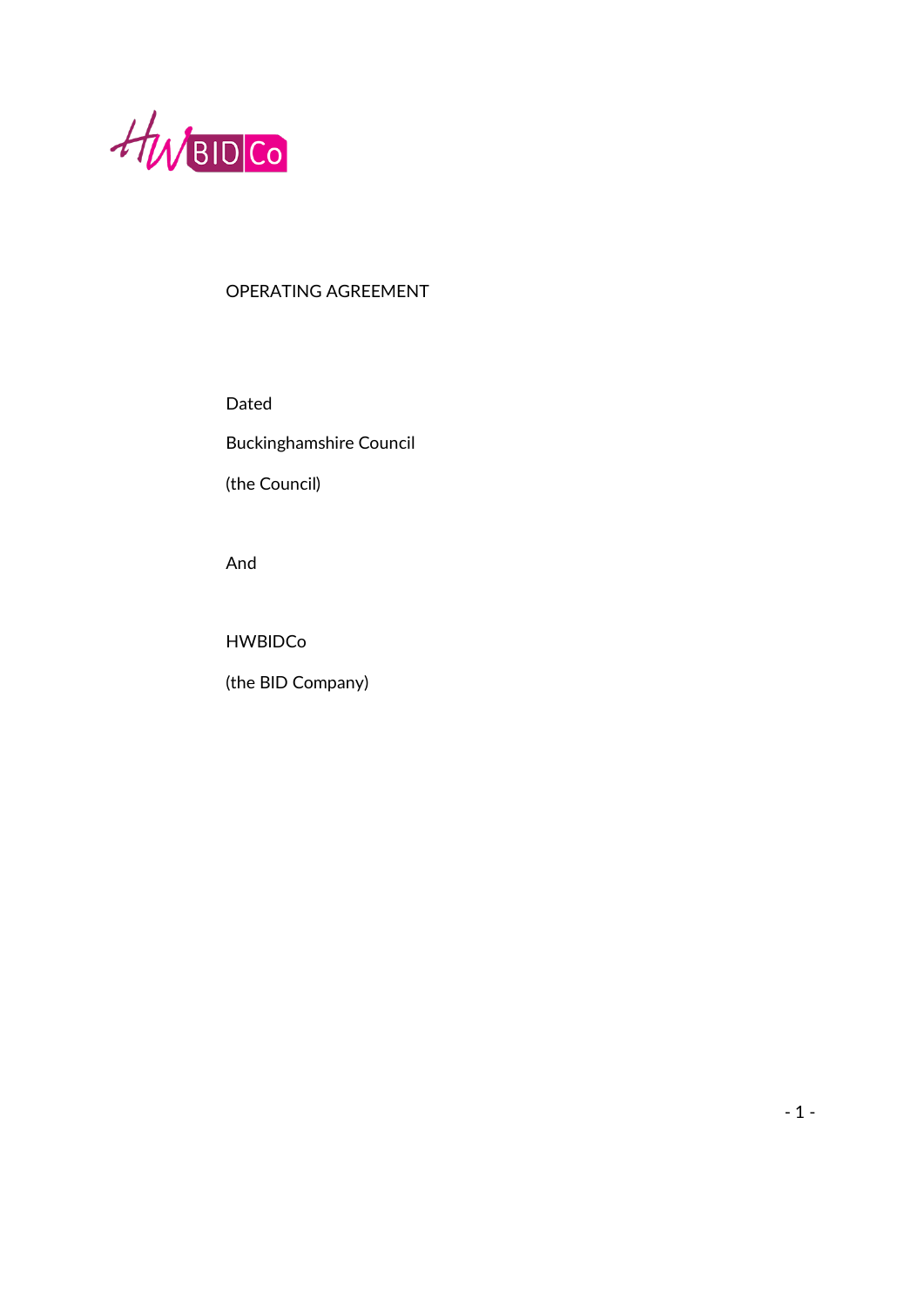#### **Contents**

- Definitions
- Statutory Authorities
- Commencement
- Setting the BID Levy
- The BID Revenue Account
- Debits from the BID Revenue Account
- Collecting the BID Levy
- Procedures available to the Council for enforcing payment of the BID Levy
- Enforcement Mechanisms for non-collection of the BID Levy by the Council
- Accounting Procedures and Monitoring
- Termination
- Confidentiality
- Notices
- Miscellaneous
- Exercise of the Council's powers
- Contracts (Rights Of Third Parties)
- Arbitration
- Schedule 1 The BID Levy Rules
- Schedule 2 BID Area Map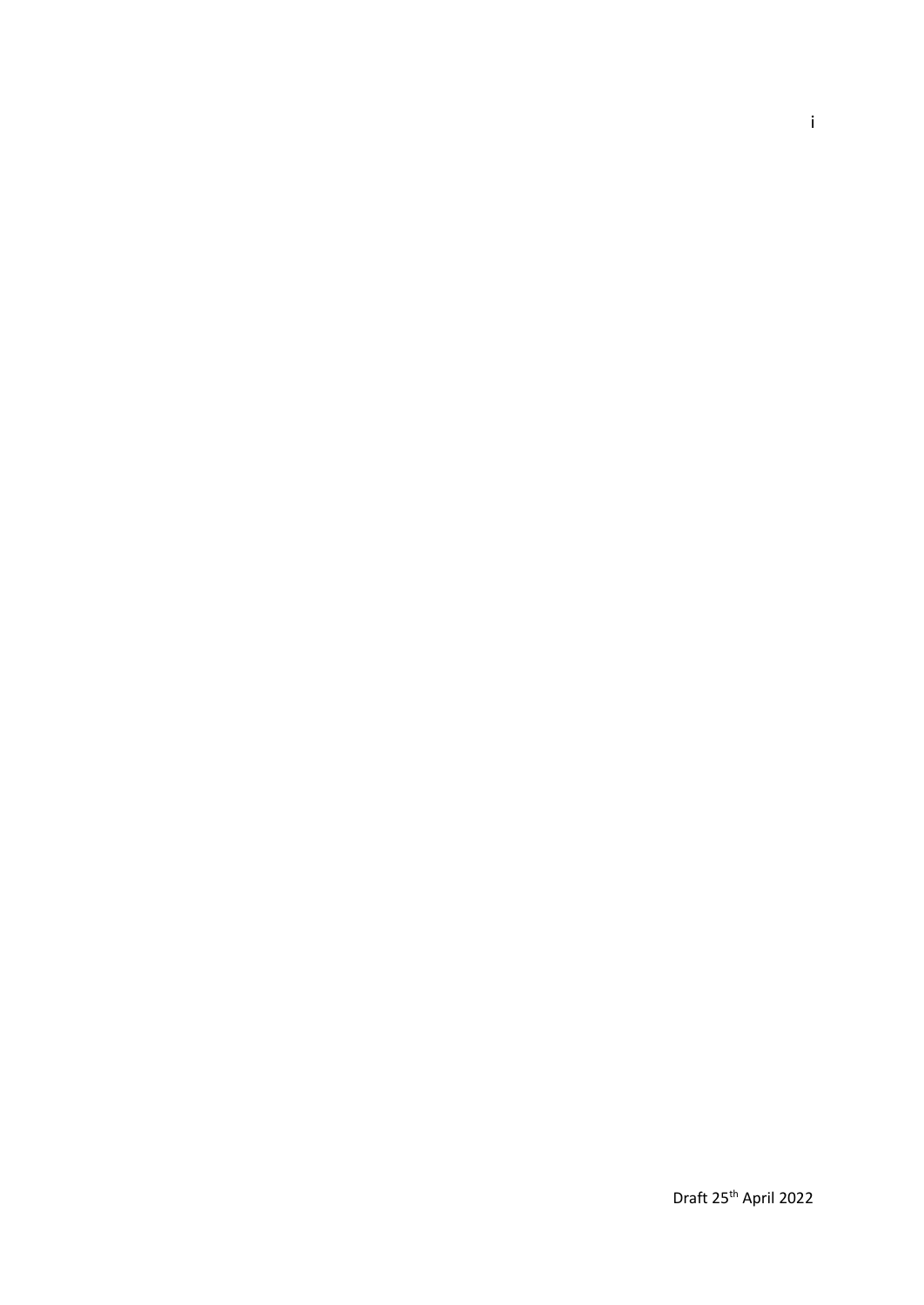# Operating Agreement

Dated

Between

Council Buckinghamshire Council; and

BID Company (HWBIDCo) [registered as a company limited by guarantee, number 08214693 whose registered office is at Little Market House, Church Square, High Wycombe, Bucks HP11 2BN] Recitals

- A The Council is the billing authority for the purposes of the Local Government Act 2003 and is responsible for collecting the BID Levy and administering the BID Revenue Account which shall be used towards the operation of the BID within the area of the Council and the funding of the BID Arrangements.
- B The BID Company is responsible for the operation of the BID and for using the BID Levy for the purposes of achieving the objectives and aspirations set out in the BID Arrangements.
- C Both parties wish to confirm the arrangements by which the BID Levy shall be collected together with general arrangements as to the relationship to be established between the Council and the BID Company for the duration of the BID.
- D The purpose of this Agreement is to:
	- establish the procedure for setting the BID Levy
	- confirm the basis upon which the Council will be responsible for collecting the BID Levy
	- set out the enforcement mechanisms available for collection of the BID Levy
	- set out the procedures for accounting and transference of the BID Levy
	- provide for the monitoring and review of the collection of the BID Levy
	- confirm the manner in which the Council's expenses incurred in collecting the BID Levy shall be paid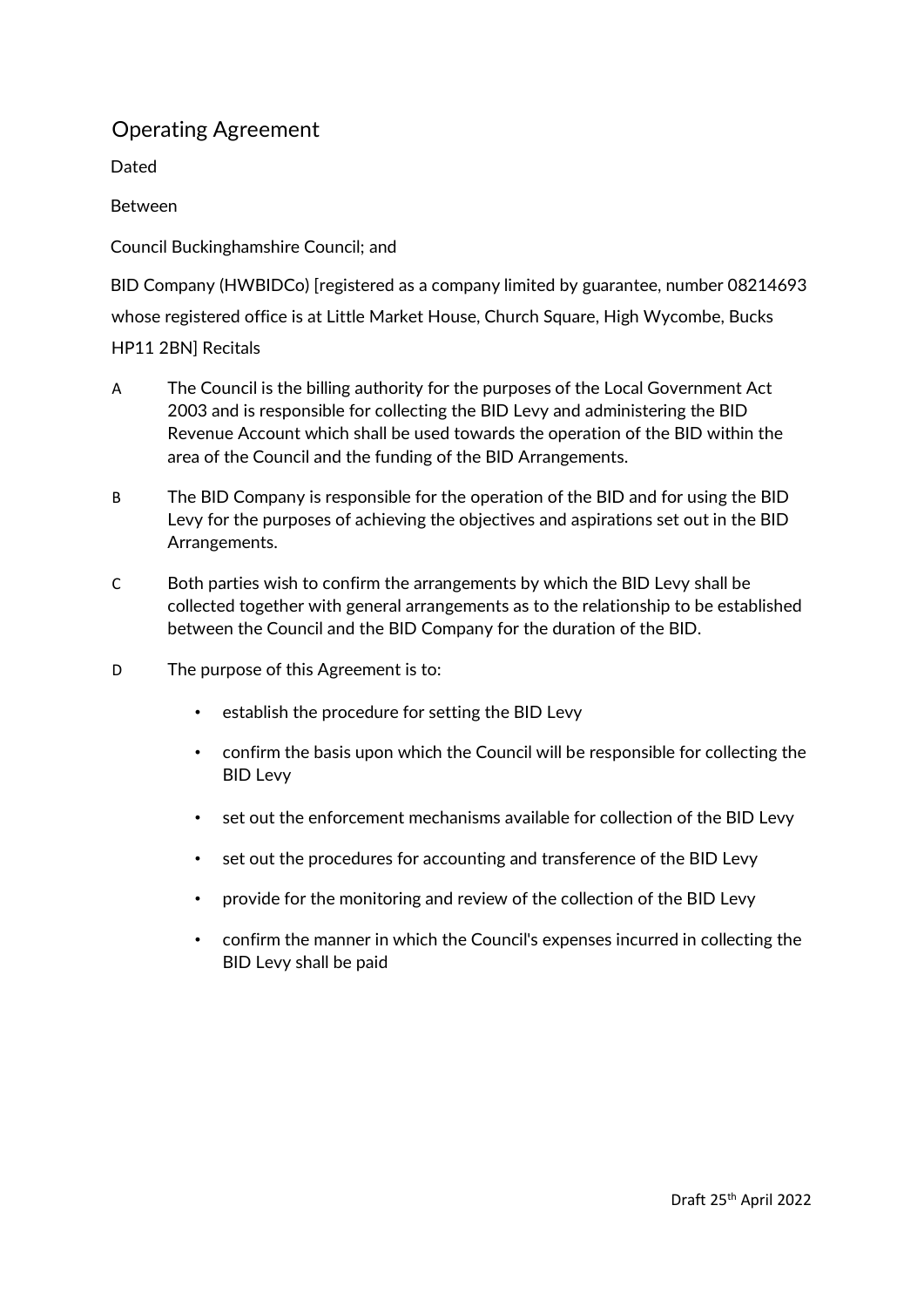## It is agreed:

1 Definitions

the Annual Report means a report to be prepared by the Council which details the following:-

- (i) the total amount of BID Levy collected during the relevant Financial Year;
- (ii) [the total amount of interest earned on any part of the BID Levy whilst held in the BID Revenue Account];
- (iii) details of the success rate for the collection of the BID Levy;
- (iv) the Council's proposals (if any) to help improve its efficiency in the collection and enforcement of the BID Levy; and
- (v) details of those BID Levy Payers who have paid the BID Levy and those who have not paid the BID Levy.
- (vi) the Council's proposals for bad or doubtful debts the Appeal Notice means a

notice to be served by the BID Company in accordance with clause 9.2

Bad or Doubtful Debts shall have the same meaning as further described in Part 2 of Schedule 3 of the Regulations

the Ballot Result Date means the date upon which a successful ballot result has been declared in favour of putting in place the BID Arrangements

the BID means the Business Improvement District which operates within the area (a plan illustrating the extent of BID area is annexed at Schedule 2) and which is managed and operated by the BID Company

the BID Arrangements means those arrangements to be put in place pursuant to the Regulations for the operation of the BID

the BID Company's Report means a report for each Financial Year to be prepared by the BID Company which details the following:-

- (a) the total income and expenditure of the BID Levy;
- (b) other income and expenditure of the BID Company not being the BID Levy;
- (c) a statement of actual and pending deficits; and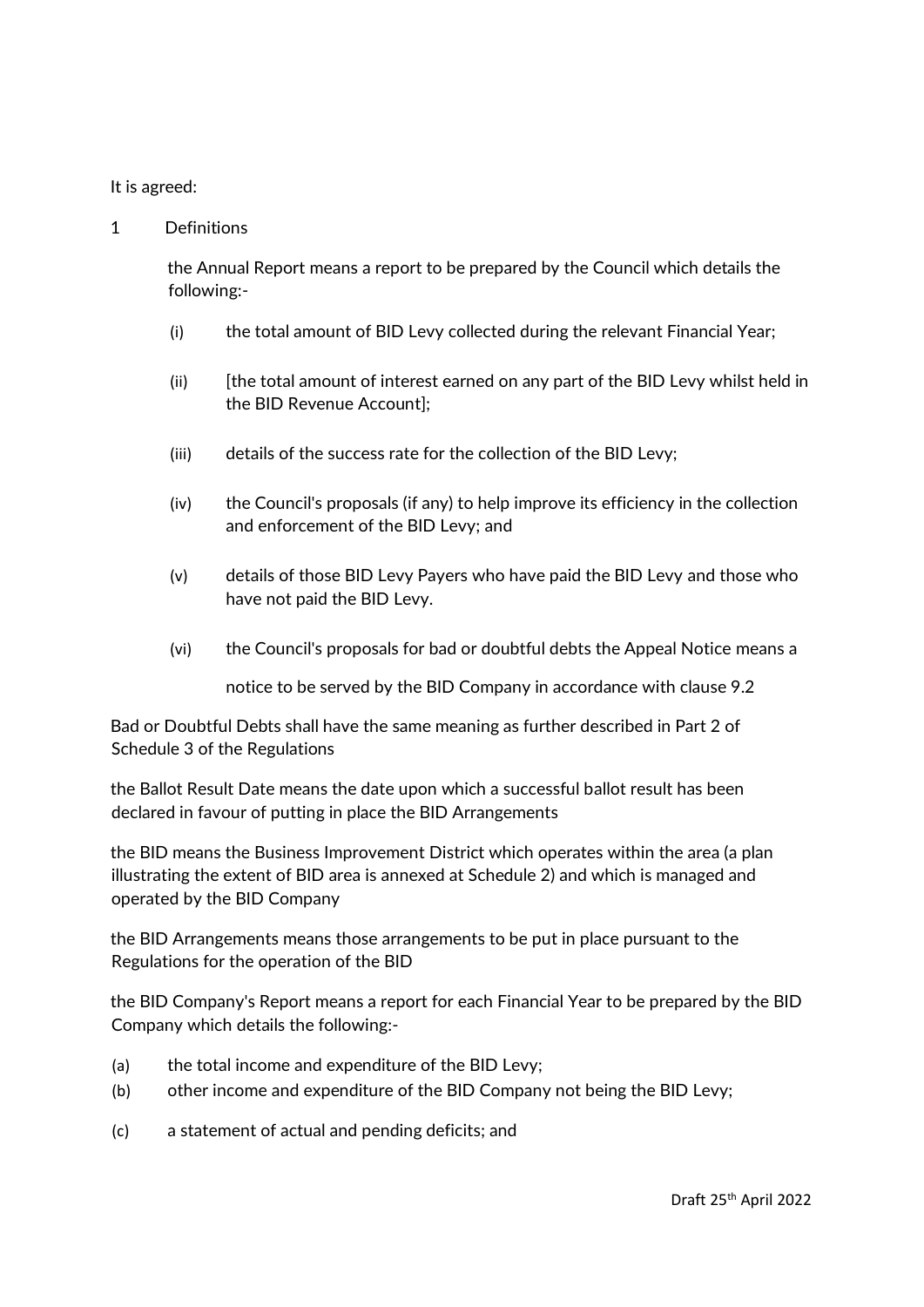(d) the various initiatives and schemes upon which the BID Levy has been expended by the BID Company

the BID Levy means the charge to be levied and collected within the BID area pursuant to the Regulations

the BID Company's Termination Notice means a notice to be served by the BID Company on the Council pursuant to clause 11.8

BID Levy Payer(s) means the non-domestic rate payers responsible for paying the BID Levy

the BID Levy Rules means the rules set out in the Schedule which sets out how the BID Levy will be calculated, details of Exempt or Discounted Properties and other requirements related to the BID Levy (as may be amended by a successful alteration ballot)

the BID Revenue Account means the [interest] bearing account to be set up in

accordance with Regulation 14 and operated in accordance with Schedule 3 of the

Regulations the BID Term means the period of 5 years 2017 to 2022

the Council's Termination Notice means the notice to be served by the Council on the BID Company pursuant to Clause 11.1

the Contributors means the BID Levy Payers or other Contributors making voluntary contributions to the BID company.

Demand Notice shall have the same meaning ascribed to it as further set out in paragraphs 3 of Schedule 4 of the Regulations

Hereditament shall have the same meaning as defined in the Regulations

Electronic Communication means a communication transmitted (whether from one person to another, from one device to another or from a person to a device or vice versa):

- (a) by means of a telecommunication system (within the meaning of the Telecommunications Act 1984); or
- (b) by other means but while in electronic form

the Enforcement Expenses means the costs which are incurred by the Council in issuing a Reminder Notice, obtaining Liability Orders and associated administrative expenses which may be incurred in recovering unpaid BID Levy the Enforcement Notice means a notice to be served on the Council as specified in Clause 9

the Exempt or Discounted Properties means those class or classes of properties as identified in the BID Levy Rules which shall be exempt either from any requirement to pay the BID Levy or are permitted a discount on the BID Levy the Financial Year means the financial year for the BID which runs from  $1<sup>st</sup>$  April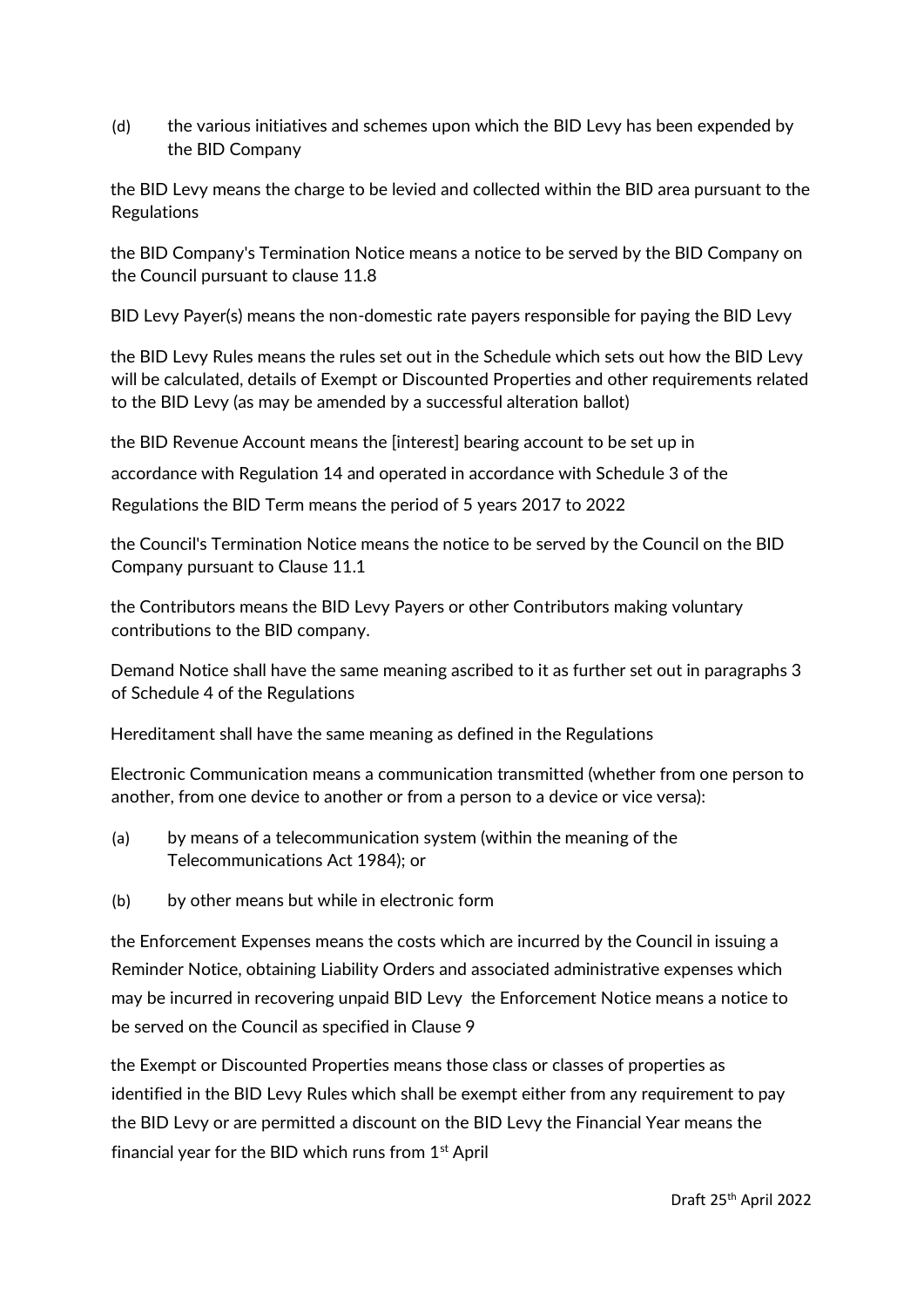Liability Order means an order obtained from the Magistrates Court

the Monitoring Group means the group to be set up to monitor the collection and enforcement of the BID Levy (as referred to in Clause 10) such group to consist of Council officers and relevant BID Officers.

the Operational Date means the date this agreement is signed

the Public Meeting means the meeting to be held of all BID Levy Payers pursuant to the Public Meeting Notice

the Public Meeting Notice means a notice to be served pursuant to Clause 11.1 or 11.8 by either the

Council or the BID Company which provides the following:-

- (a) confirmation that either party is considering terminating the BID;
- (b) details of the venue where the public meeting will be held;
- (c) confirmation that all BID Levy Payers who attend will be permitted to make representations

the Regulations means the Business Improvement Districts (England) Regulations [2004] and such amendments made by the Secretary of State pursuant to Section 48 of the Local Government Act

2003 (from time to time) the Reminder Notice means the notice to be

served pursuant to Clause 8.1 2 Statutory Authorities

- 2.1 This Agreement is made pursuant to Part IV of the Local Government Act 2003 and Section 111 of the Local Government Act 1972 and all other enabling powers
- 3 Commencement
- 3.1 This Agreement is conditional upon and shall not take effect until the Ballot Result Date.
- 3.2 In the event that the BID Arrangements are not voted in by the BID Levy Payers on the Ballot Result Date then this Agreement shall determine and cease to be of any further effect between the parties.
- 3.3 If, at the end of the BID Term a renewal ballot is held and is successful then the terms of this Agreement shall continue to be of effect and the BID Term shall thereafter be construed as the new term, unless otherwise updated or specified.
- 4.0 Setting the BID Levy
- 4.1 Immediately upon the Ballot Result Date the Council shall:-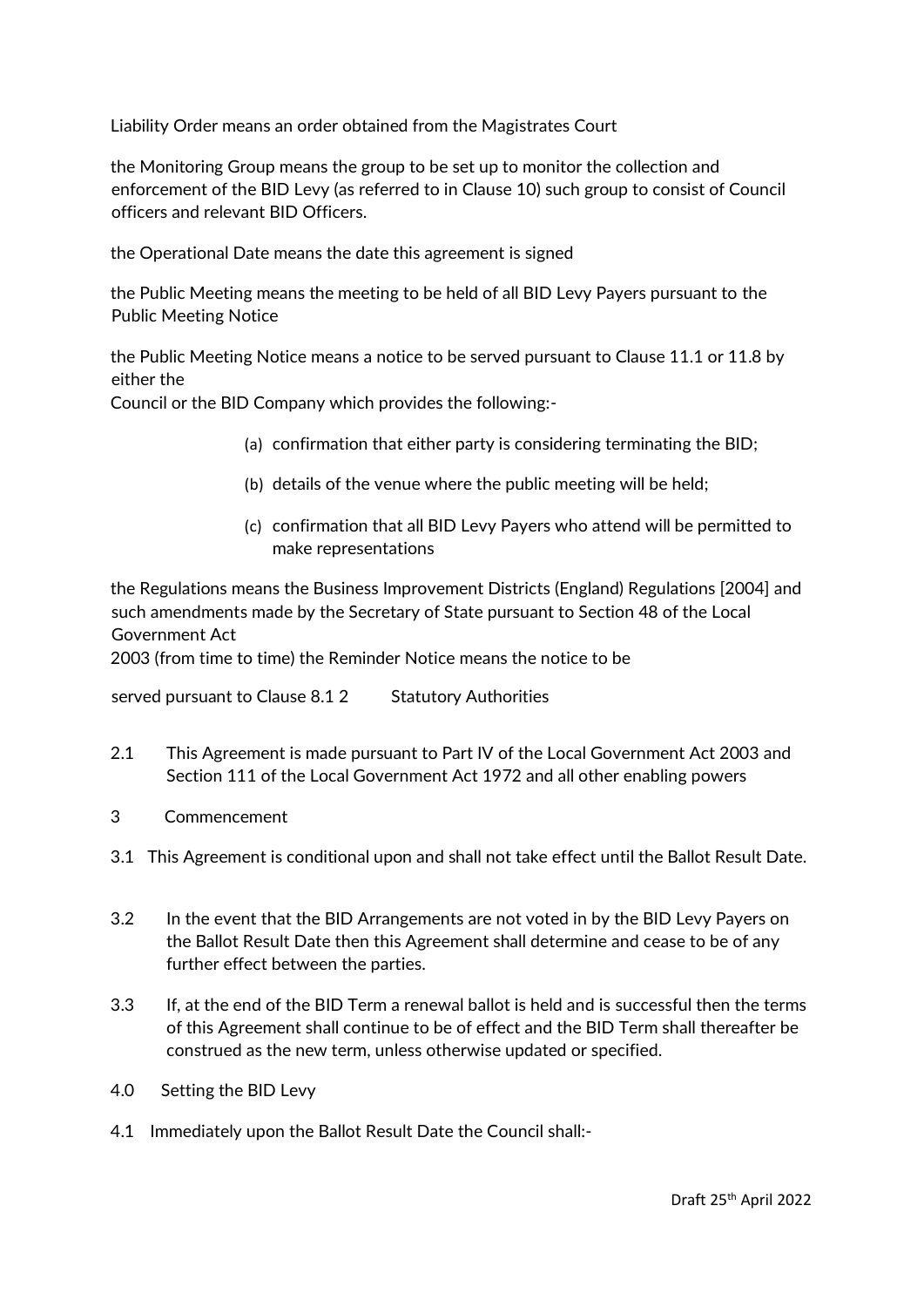(i) calculate the BID Levy due from each BID Levy Payer in accordance with

the BID Levy Rules; and

(ii) confirm in writing to the BID Company the BID Levy payable annually

by each BID Levy Payer

- 5.0 The BID Revenue Account
- 5.1 Within 20 days from the Ballot Result Date the Council shall set up the BID Revenue Account and provide written confirmation to the BID Company once this has been carried out together with details of the account number sort code and any other details which the BID Company may specify
- 5.2 Within 20 days from the Ballot Result Date the BID Company shall provide the Council with details of its own bank account into which the BID Levy shall be transferred electronically from the BID Revenue Account on production of an invoice by the BID Company in accordance with clause 7.8.
- 5.3 Interest earned on money in the BID Revenue Account shall form part of the BID Levy and be payable to the BID Company
- 6.0 Debits from the BID Revenue Account
- 6.1 The Council shall not debit directly from the BID Revenue Account:-
- *(i)* the collection charges
- *(ii)* the Enforcement Expenses; or

*(iii)* any deductions which in the Council's opinion are Bad or Doubtful Debts

- 6.2 The Council's charge for the provision of the Services will be £8,000 (excluding VAT) representing its reasonable administrative costs in providing Services and having effect on the xxx of each year for which a BID is in place. Following receipt by the BID Company of a valid VAT invoice, the first payment will be due together with VAT thereon within 28 days of the invoice date, or later by agreement.
- 6.3 The Council shall recover the Enforcement Expenses from the liable BID levy payer, in accordance with Clause 8.
- 6.4 The Council shall not be entitled to recover Enforcement Expenses from the BID Company.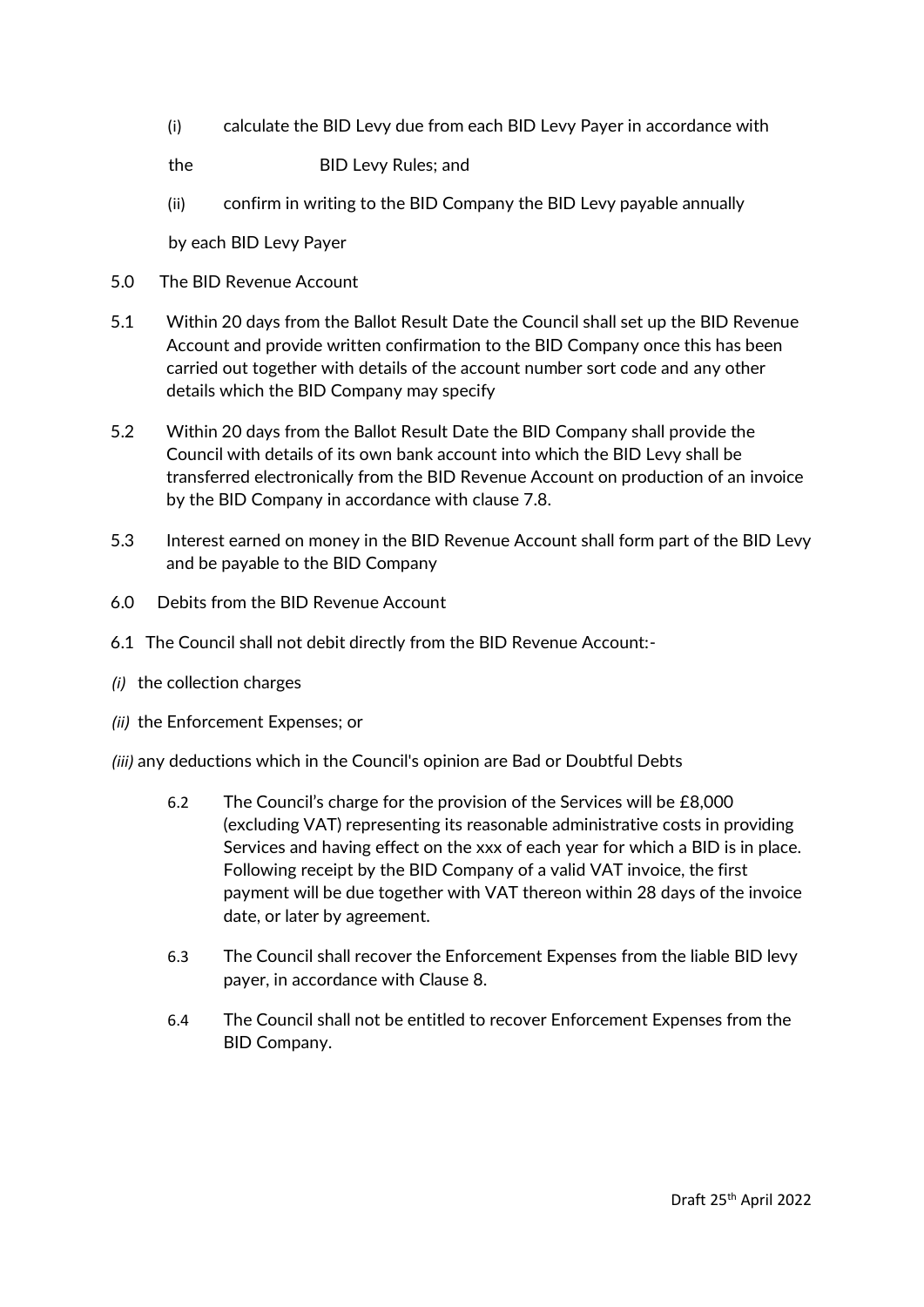## 7 Collecting the BID Levy

- 7.1 Within 14 (fourteen) days of the Ballot Result Date the Council shall confirm in writing to the BID Company the date when the BID Levy shall first be collected (such date to be at least 14 days in advance of the Operational Date)
- 7.2 The Demand notices shall be a separate bill and shall not be combined with the Business Rate bill.
- 7.3 Pursuant to clause 7.1 the Council shall serve the Demand Notices on each BID Levy payer and thereafter shall continue to calculate the BID Levy and serve the Demand Notices throughout the BID Term
- 7.4 The Council shall maintain a list which identifies payment and/or non-payment of the BID Levy and shall make this available to the BID Company upon its reasonable request.
- 7.5 The Council shall liaise with the BID Company in carrying out monthly reviews of each Hereditament within the BID Area and in the event of any change in the occupier of each Hereditament or the merger or division of a Hereditament (or provision of an additional Hereditament) shall:

## (a) serve an updated list of BID Levy payers upon the BID Company;

(b) serve a Demand Notice (or alter any existing Demand Notice if appropriate) on

the relevant BID Levy Payer

- 7.6 The Council shall use all reasonable endeavours to collect the BID Levy on the date specified and thereafter on a monthly basis and in accordance with the procedure set out in Schedule 4 of the Regulations
- 7.7 The Council shall use all reasonable endeavours to take all reasonable steps for collecting the BID Levy which are consistent with its usual procedures for the collection of nondomestic rates
- 7.8 Every 28 days thereafter the Council shall inform the BID company of the amount of BID levy monies collected
- 7.9 The BID Company shall raise an invoice, including VAT to the Council every month or less frequently should the BID Company so decide. This invoice to be based on the information outlined in clause 7.8, for the total amount of BID levy monies collected, minus the total of BID levy monies previously invoiced for in the relevant financial year.
- 8 Procedures available to the Council for enforcing payment of the BID Levy
- 8.1 In the event that the BID Levy is not paid within 28 (twenty eight days) from the date that it becomes payable then (subject to the Exceptions or as may otherwise be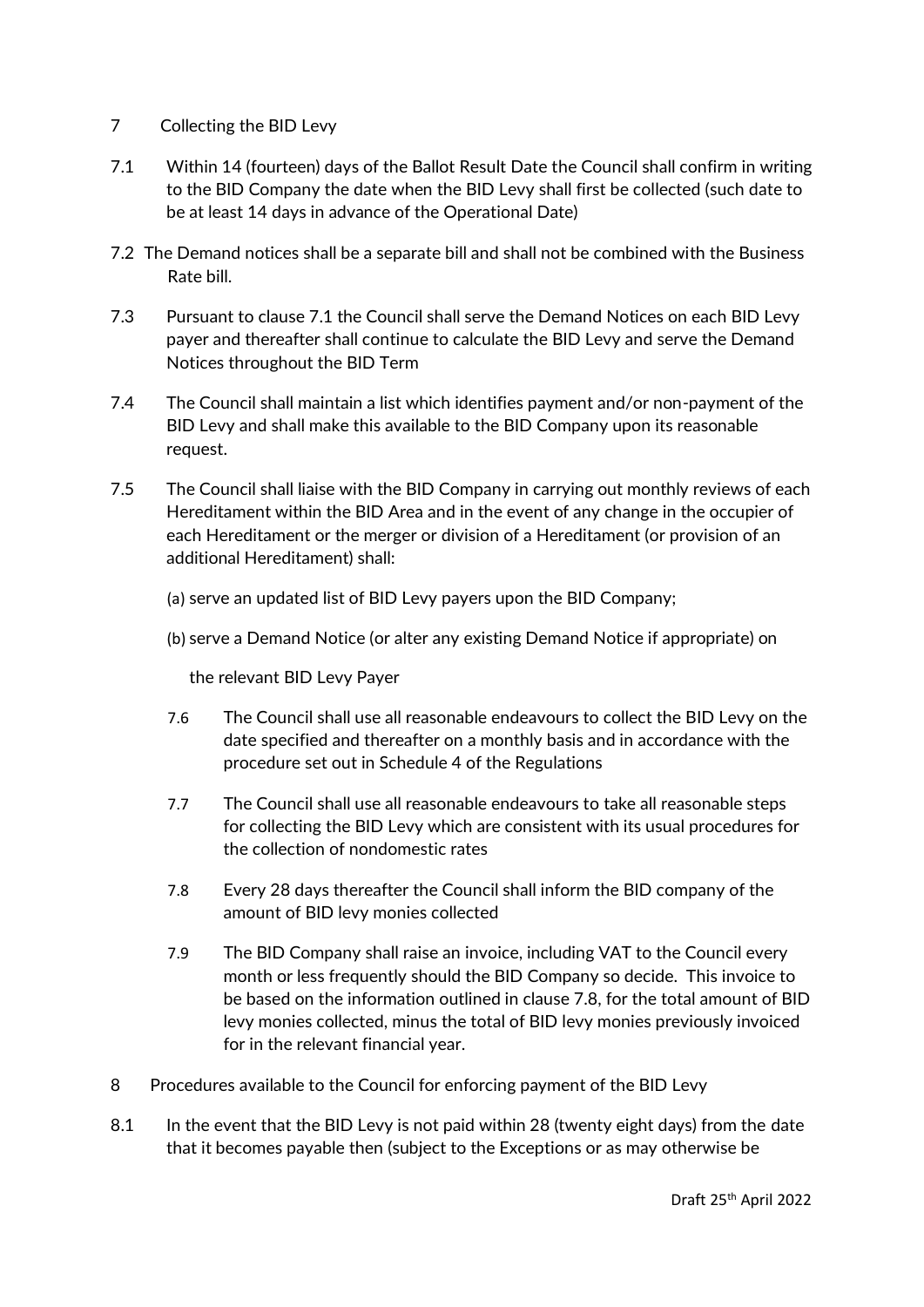agreed between the parties) the Council shall serve a Reminder Notice on such relevant BID Levy Payer which shall:-

- **(i)** identify the sum payable;
- **(ii)** provide a further 14 (fourteen) days for payment to be made;
- **(iii)** confirm that the Council will make an application to the Magistrates

 Court for a Liability Order to recover the unpaid sum (together with costs).

- 8.2 If after a further 14 (fourteen) days from the payment date stated in the Reminder Notice the outstanding sum of the BID Levy has not been paid the Council shall make an application to the Magistrates Court for a Liability Order to recover the outstanding sum of the BID Levy as is permitted by the Regulations and the Non Domestic Rating (Collection & Enforcement) (Local Lists) Regulations 1989 (as amended)
- 9 Enforcement Mechanisms for non-collection of the BID Levy by the Council
- 9.1 In the event that the Council is not enforcing payment of the BID Levy pursuant to Clause 8 above the BID Company shall serve the Enforcement Notice on the Council requesting that:-
- **(i)** it serve a Reminder Notice; or
- **(ii)** it obtains a Liability Order pursuant to Clause 8.2 above

within 14 (fourteen) days of receipt of such Enforcement Notice and the Council shall thereafter provide written confirmation of the action taken to the recover the unpaid BID Levy

- 9.2 If after being served an Enforcement Notice the Council fails to take the requested action within the specified time frame then the BID Company shall serve an Appeal Notice to the Chief Executive of the Council. Such notice shall:-
- (i) detail the sum which remains unpaid;
- (ii) confirm that the Council has failed to use the enforcement mechanisms available to it under this Agreement to recover the sum; and
- (iii) request a meeting take place between relevant officers of the Council and BID Company to achieve a solution and/or agree a strategy to recover the outstanding sum such meeting to take place in any event no later than 28 (twenty eight) days from service of the Appeal Notice
- 9.3 In the event that the Council fails to take any of the steps requested by the BID Company pursuant to clauses 9.1 and 9.2 (above) the Council shall (within 28 days of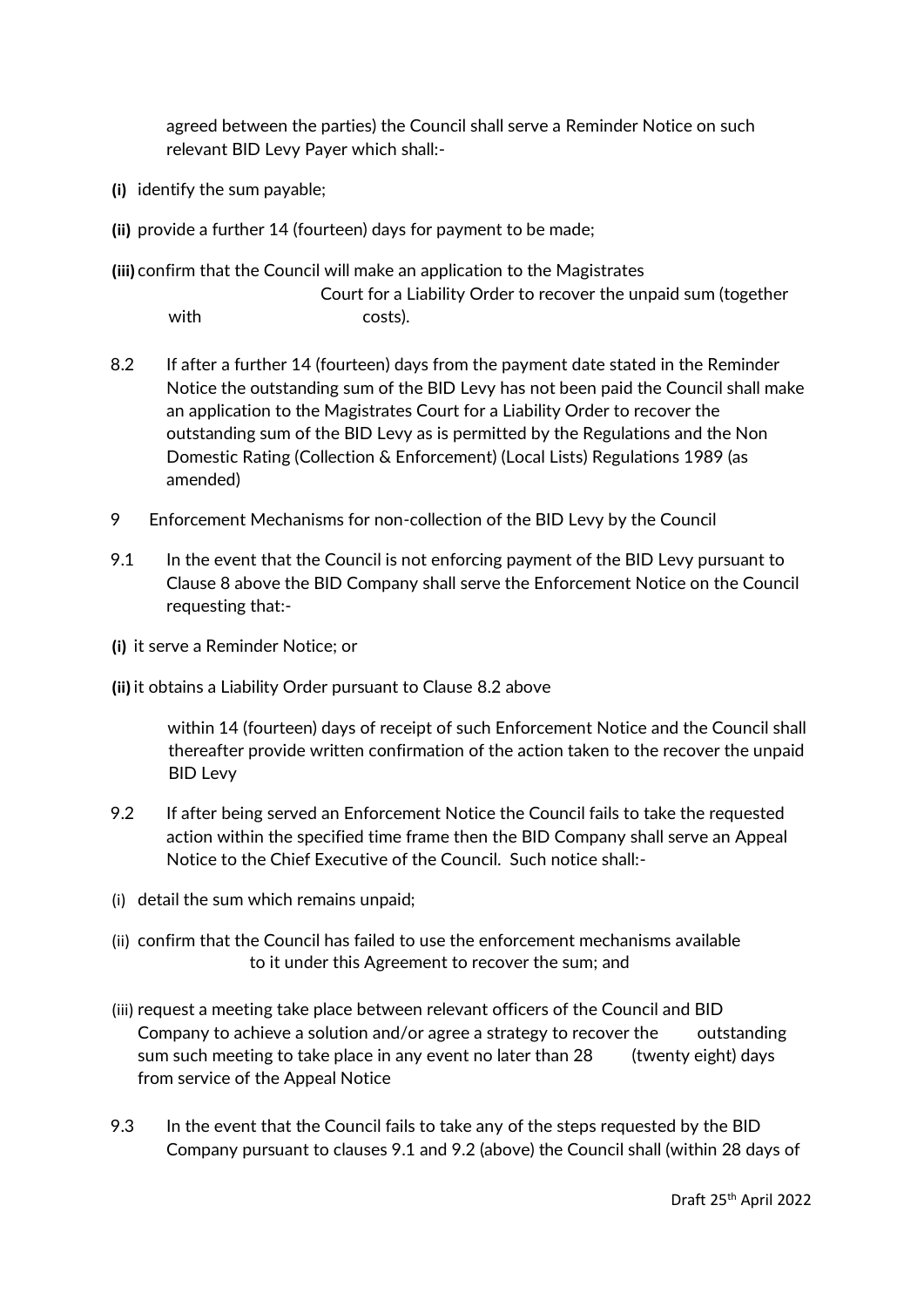receipt of written notice from the BID Company which specifies the amount of BID Levy outstanding) pay the specified sum into the BID Revenue Account and provide written confirmation to the BID Company that this has been done.

- 10 Accounting Procedures and Monitoring
- 10.1 Within 1 (one) month from the Operational Date the Council and BID Company shall form the Monitoring Group
- 10.2 Every 1 (one) month (for the duration of BID Term) the Council shall provide the BID company with a breakdown of:-
- (i) the amount of BID Levy for each individual BID Levy Payer;
- (ii) the BID Levy collected in relation to each BID Levy Payer;
- (iii) details (together with the outstanding unpaid sum) of those BID Levy Payers who have not paid the BID Levy during that month;
- (iv) details of the Reminder Notices issued throughout that period; and
- (v) details of any Liability Orders obtained or applied for by the Council;
- 10.3 Every six months (for the BID Term) the BID Company shall provide the Council with the following details:

(a) the total amount of income received from the Contributors (excluding the BID

- Levy) (b) the total expenditure during that 6 month period.
- 10.4 The Monitoring Group shall meet no less than twice in any one Financial Year and on all other occasions further meetings of the Monitoring Group shall be arranged by the service of written notice by either party on the other, such notice to be provided no less than 28 (twenty eight) days prior to the date of the proposed meeting (or lesser if otherwise agreed or in cases of emergency) and provided further that such meetings can be dispensed with altogether upon the written agreement of both the Council and the BID Company
- 10.5 At each meeting the Monitoring Group shall
	- (i) review the effectiveness of the collection and enforcement of the BID Levy; and
	- (ii)if required, review and assess the information provided by the Council and the BID Company pursuant to Clauses 10.2 and 10.3 above and make any recommendations for implementation as may be agreed (and which are permitted by the Regulations and the terms of this Agreement)
		- 10.6 Within 1 (one) month after the date of the end of the Financial Year the Council shall provide the Annual Report to the BID Company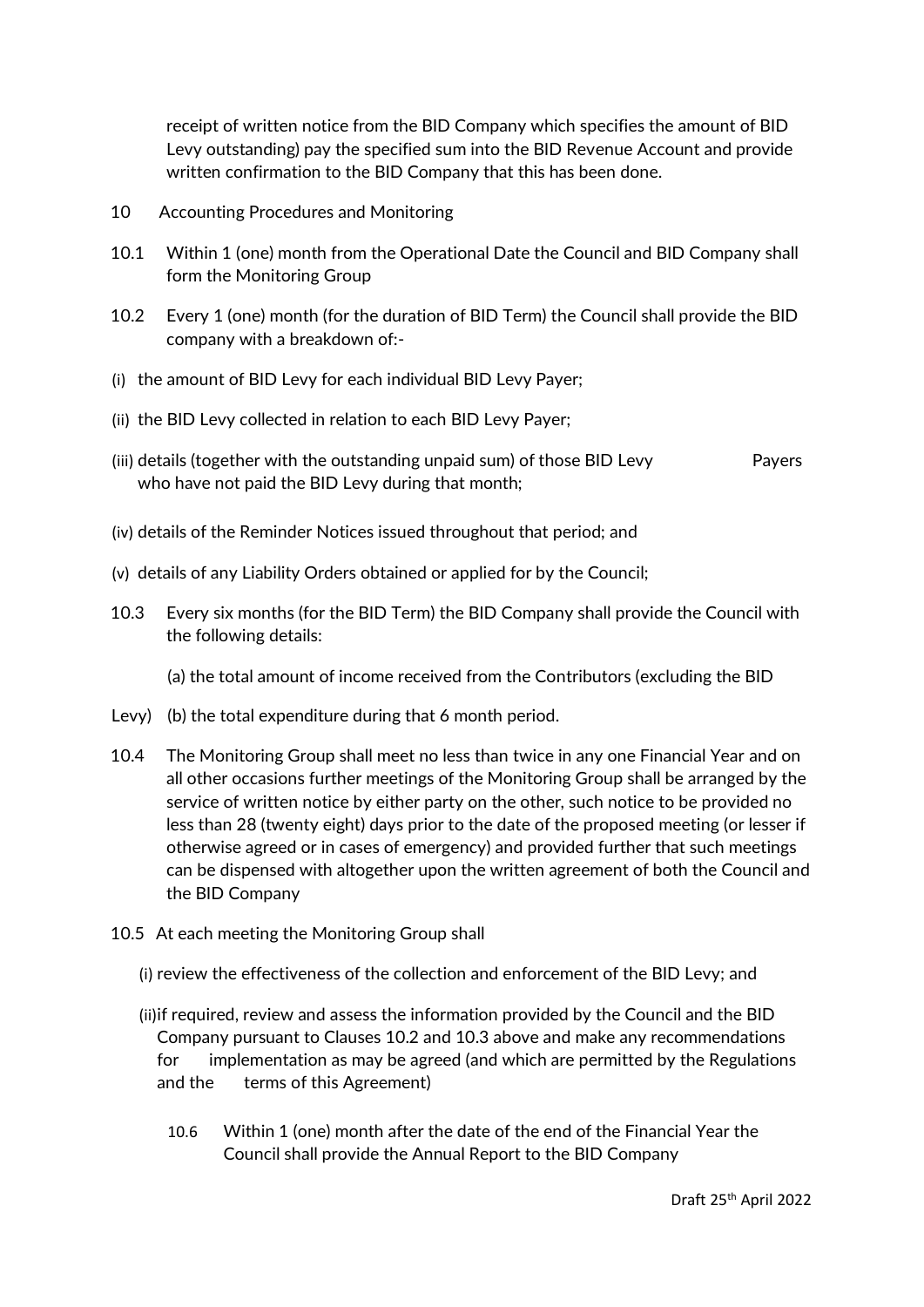- 10.7 Within 1 (one) month from the date of receipt of the Annual Report the BID Company shall provide the BID Company Report to the Council
- 11 Termination
- 11.1 The Council shall not be permitted to terminate the BID Arrangements because:
	- (i) in its opinion there are insufficient finances available to the BID Company to meet its liabilities for the chargeable period for the purposes of the BID Arrangements; or
	- (ii) the Council is unable, due to any cause beyond its control to provide the works or services which are secured as part of the BID Arrangements

unless and until it first serves the Public Meeting Notice on the BID Levy Payers and the Council's Termination Notice on the BID Company and within 14 (fourteen) days from the date of service of such notice both parties shall arrange to meet where the purpose of such meeting shall be to discuss and/or agree all or any of the following set out in Clause 11.2 or 11.3 (whichever is applicable)

- 11.2 Where the BID Termination Notice relates to Clause 11.1(i) both parties shall agree and/or discuss or review the following:
	- (a) the Council is concerned that the BID Company has insufficient finances to meet its liabilities for that period and details of such concerns should be made available to the BID Company;
	- (b) insufficient funds;
	- (c) alternative means by which the insufficiency of the funds can be remedied; and
	- (d) an appropriate time frame to resolve this issue;
- 11.3 Where the BID Termination Notice relates to clause 11.1(ii) both parties shall agree and/or discuss or review the following:
	- (a) the services or works which it is no longer able to provide together with confirmation and details as to why such works or services cannot be provided;
	- (b) a review by both parties as to whether such works or services are of material importance to the BID so that termination of the BID Arrangements is the only option;
	- (c) alternative means of procuring the said services or works by third parties or increased financial funding from the BID Company;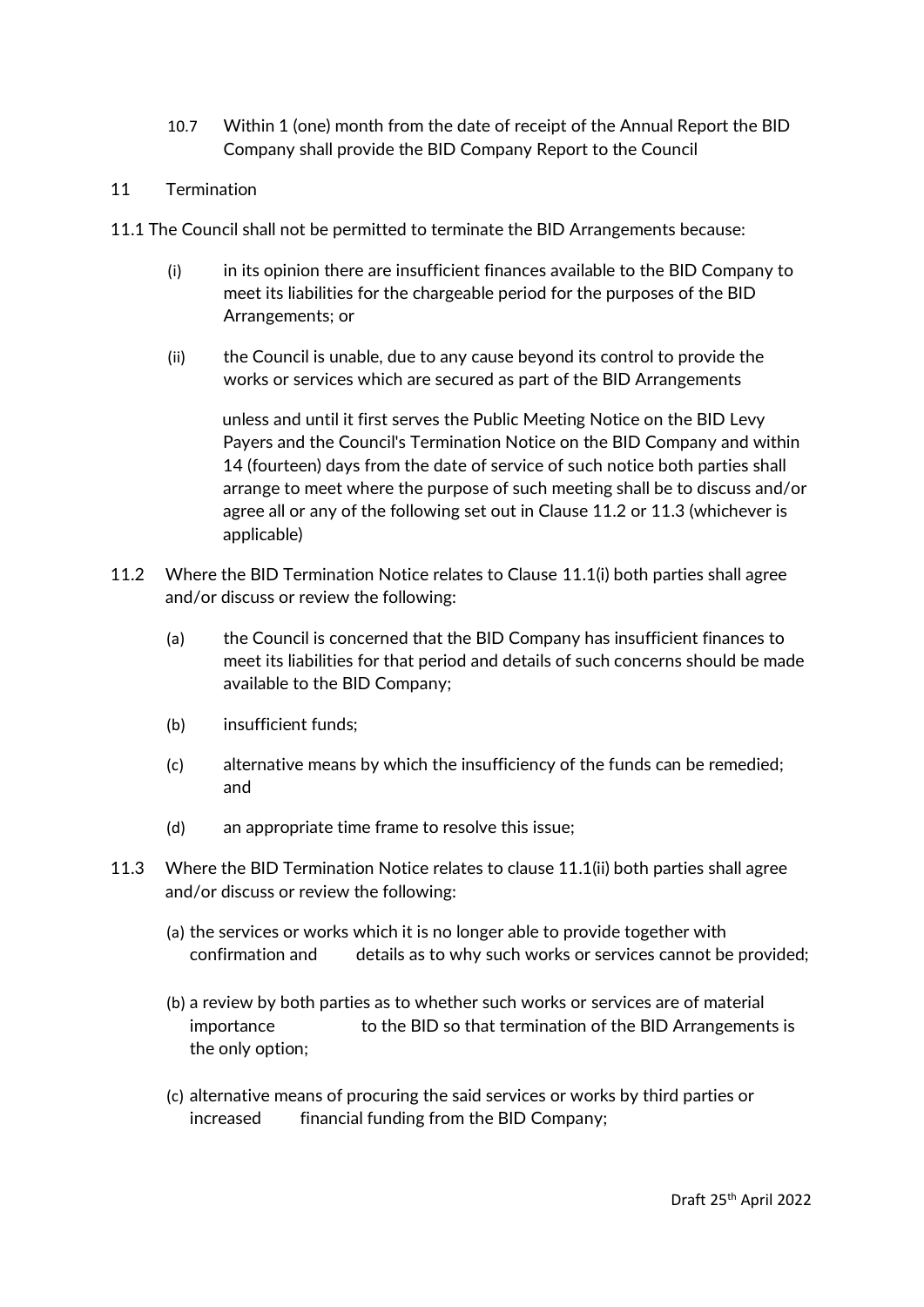- (d) alternative replacement services or works which will be acceptable to the BID Company ;
- (e) an appropriate time frame to resolve this issue
- 11.4 Notwithstanding clauses 11.1, 11.2 and 11.3 above, the Council shall cause a Public Meeting to be held prior to the termination of the BID arrangements
- 11.5 In the event that the parties cannot reach agreement in relation to the above and subject to consideration of representations made by any BID Levy Payer at the Public Meeting the Council shall be permitted to terminate the BID Arrangements provided that notice by the Council to terminate the BID shall be provided to the BID Company no less than 28 days prior to termination taking place
- 11.6 Upon termination of the BID Arrangements the Council shall review whether there is a credit in the BID Revenue Account and in the event that there are sufficient funds in the BID Revenue Account amounting to a refund of at least £5 for each BID Levy Payer (having already deducted a reasonable sum for the administration of such refund) to:
- (a) calculate the amount to be refunded to each BID Levy payer;
- (b) ensure that the amount to be refunded is calculated by reference to the amount payable by each BID Levy Payer for the last chargeable period; and
- (c) make arrangements for the amount calculated to be credited against any outstanding liabilities of each BID Levy Payer or, where there are no such liabilities refunded to

#### the

BID Levy Payer.

- 11.7 Upon termination of the BID the Council shall notify the BID Levy Payers of such termination in accordance with regulation 18(6) of the Regulations together with confirmation as to whether any part of the BID Levy is to be repaid to BID Levy payers in accordance with clause 11.6
- 11.8 The BID Company shall not be permitted to terminate the BID Arrangements where:
	- (a) the works or services under the BID Arrangements are no longer required; or
	- (b) the BID Company is unable, due to any cause beyond its control to provide works and services which are necessary for the BID to continue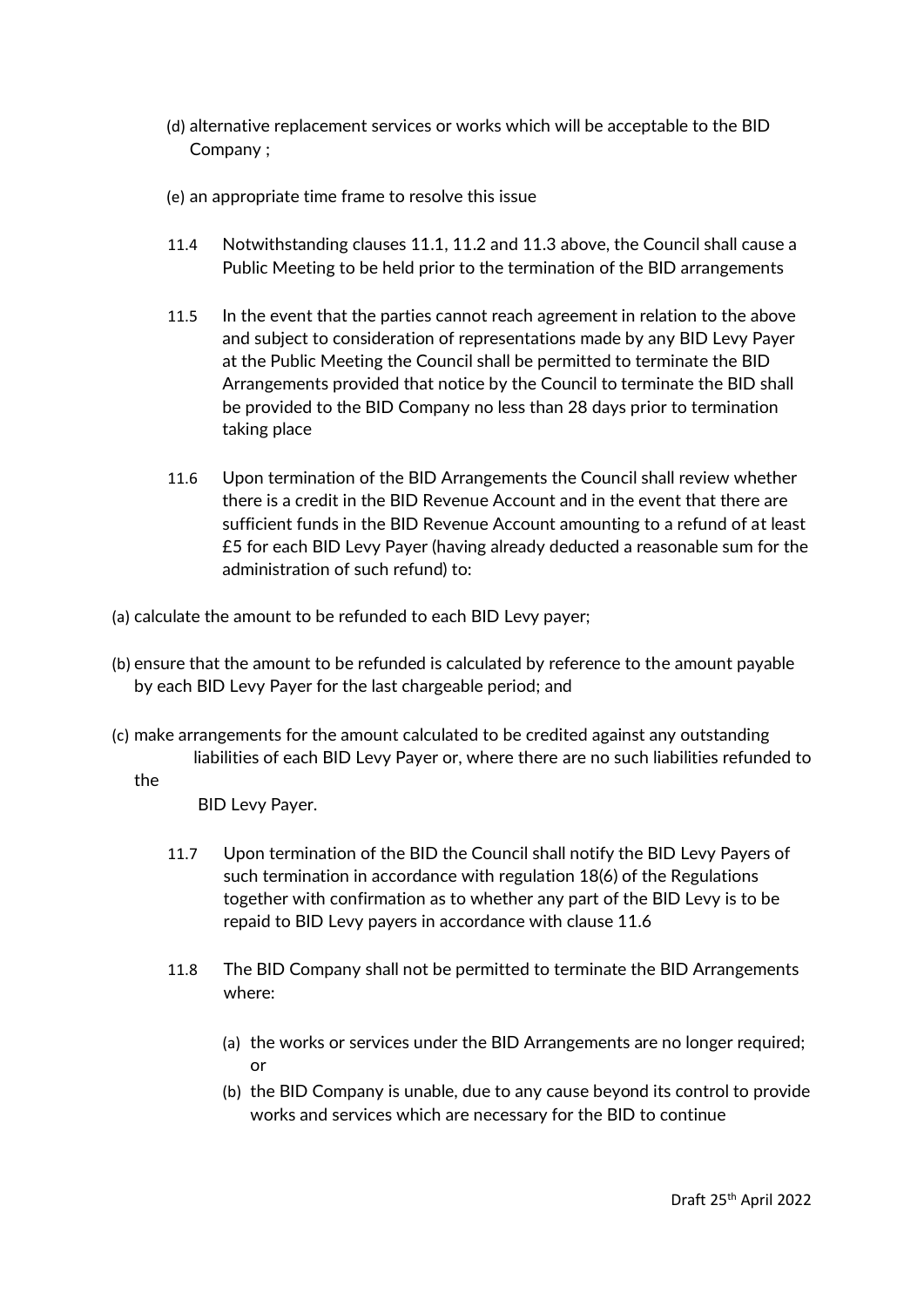11.9 unless and until it has served the BID Company's Termination Notice on the Council and thereafter carried out a proper consultation with all relevant representatives of the BID Area as considered appropriate by the Council.

Upon termination of the BID Arrangements the BID Company shall notify the Council of such termination in accordance with Regulation 18(5) and the Council shall notify the BID Levy payers pursuant to Regulation 18(6) together with confirmation as to whether any part of the BID Levy is to be repaid to BID Levy payers in accordance with clause 11.6

## 12 Confidentiality

- 12.1 Both the Council and the BID Company agree to keep confidential and not to divulge to any person without the prior written consent of the other party all information (written or oral) concerning the business affairs of the other nor any information which has been exchanged about the BID Levy Payers or Contributors or about other third parties which it shall have obtained or received as a result of operating the BID. This obligation shall survive the termination or lapse of the BID Arrangements
- 13 Notices
- 13.1 Any notice or other written communication to be served or given to or upon any party to this Agreement to the other shall be in writing and shall be sent to the address provided for above or such substitute address in England as may from time to time have been notified by that party
- 13.2 A Notice may be served by
- 13.2.1 delivery to the Corporate Director at the Council's address specified above
	- 13.2.2 delivery to the Directors at the BID Company's address specified above

13.2.3 registered or recorded delivery post

13.2.4 Electronic Communication (provided that it is in legible form and is capable of being used for subsequent reference)

13.3 Any notice served shall be deemed to have been validly served or given at the time when in the ordinary course of business it would have been received.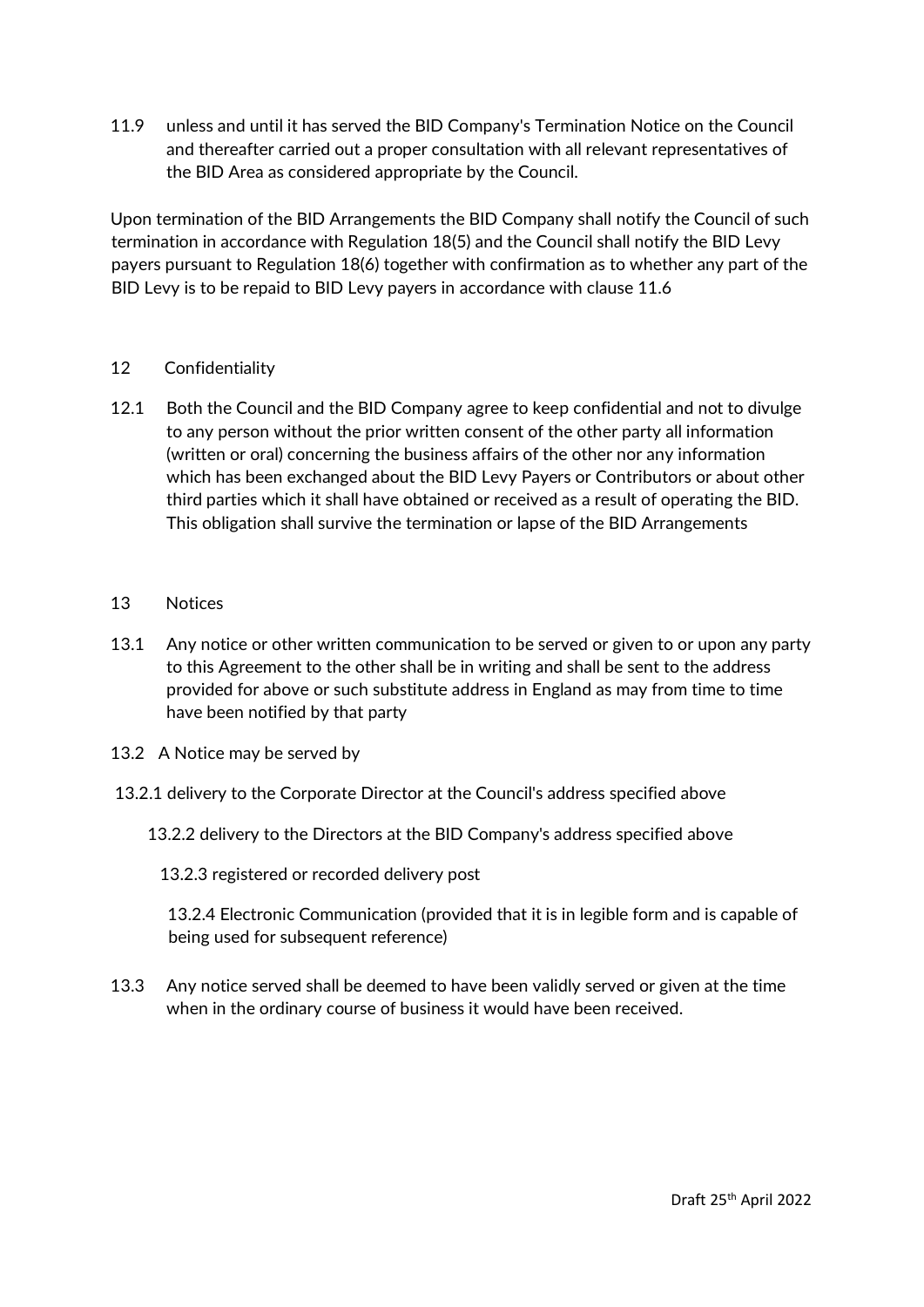#### 14 Miscellaneous

14.1 For the avoidance of doubt where any part of this Agreement is incompatible with the Regulations or any other regulations which the Secretary of State may issue pursuant to Part

IV of the Local Government Act 2003 then such part shall be struck out and the balance of this Agreement shall remain

- 14.2 The headings appearing in this Agreement are for ease of reference only and shall not affect the construction of this Agreement
- 14.3 For the avoidance of doubt the provisions of this Agreement (other than those contained in this Clause) shall not have any effect until this document has been dated
- 14.4 Where reference is made to a Clause, Part, or Recital such reference (unless the context requires otherwise) is a reference to a clause, part, plan, or recital attached to this Agreement
- 14.5 References to the Council include any successors to its functions as local authority
- 14.6 References to statutes, bye laws, regulations, orders, delegated legislation shall include any such instrument re-enacting or made pursuant to the same power
- 15 Exercise of the Council's powers

Nothing contained in this Agreement or implied in it shall prejudice or affect the rights discretions powers duties and obligations of the County Council and Council under all statutes bye-laws statutory instruments orders and regulations in the exercise of its functions as a local authority

16 Contracts (Rights of Third Parties)

The provisions of the Contracts (Rights of Third Parties) Act 1999 shall not apply to this Agreement

17 Arbitration

The following provisions shall apply in the event of a dispute:

17.1 Any dispute or difference of any kind whatsoever arising between the parties hereto out of or in connection with this Deed shall be referred to arbitration before a single arbitrator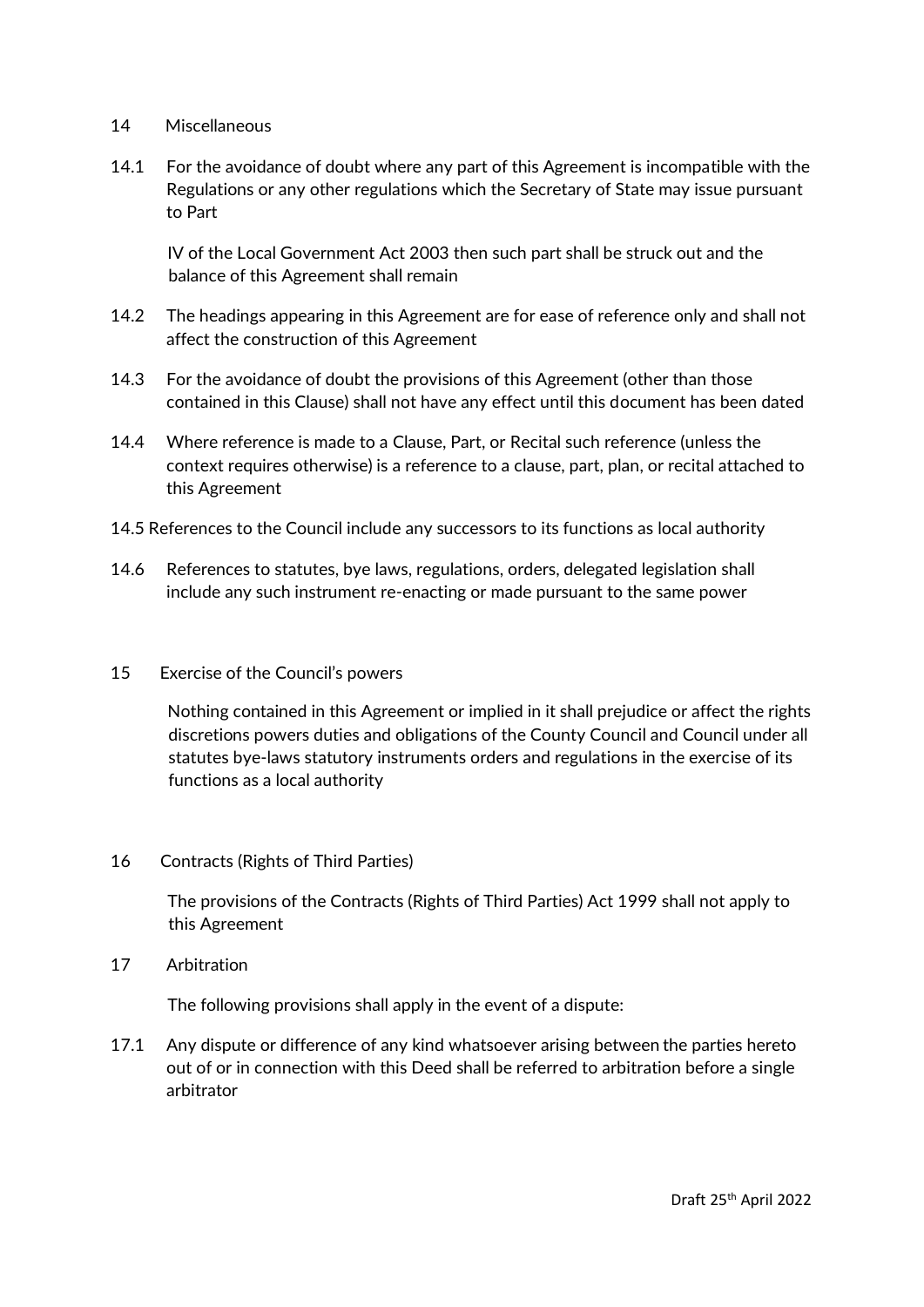- 17.2 The parties shall jointly appoint the arbitrator not later than 28 (twenty eight) days after service of a request in writing by either party to do so and each party shall bear its own costs
- 17.3 If the parties are unable to agree within 28 (twenty eight) days as to the appointment of such arbitrator then such arbitrator (hereinafter referred to as "the Tribunal") shall be appointed on the application of either party to the President for the time being of the Law Society
- 17.4 In the event of a reference to arbitration the parties agree to:
	- prosecute any such reference expeditiously and
	- do all things or take all steps reasonably necessary in order to enable the Tribunal to deliver any award (interim, final or otherwise) as soon as reasonably practicable
	- 17.5 The award shall be in writing signed by the Tribunal and shall be finalised within 21 (twenty one) days from the date of such award
	- 17.6 The award shall be final and binding both on the parties and on any persons claiming through or under them]

| Signed by               |  |
|-------------------------|--|
| duly authorised for and |  |
| on behalf of            |  |
| <b>XXXXX</b>            |  |
| Signed by               |  |
| duly authorised for and |  |
| on behalf of            |  |
|                         |  |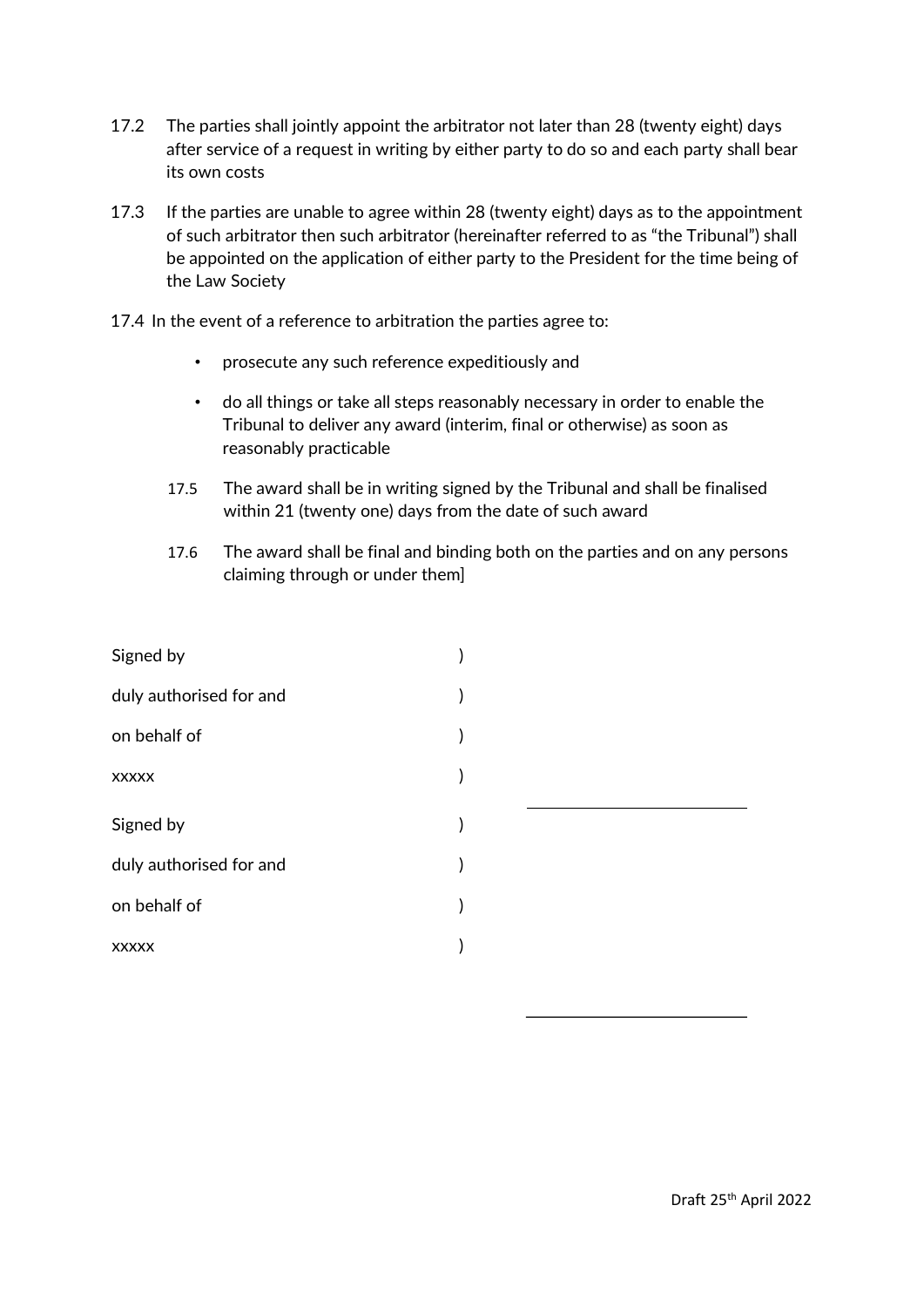## Schedule 1 – The BID Levy Rules

Part 4 of the Local Government Act 2003 and the Regulations state that the payment of the BID Levy is mandatory by all BID Levy Payers in accordance with these BID Levy Rules once the BID proposal put forward by HWBIDCo was accepted by a ballot of those BID Levy Payers.

Buckinghamshire Council is the billing authority under the legislation, and is the body with the power to impose, administer, collect, enforce and recover the BID Levy.

BID Rules

Governance

2. The BID Board is made up of voluntary representatives from levy paying businesses. Additional members may be co-opted, as required.

3. The BID Board has responsibility for financial arrangements, contractual obligations, human resources, standards and compliance and strategic direction. It advises on operational issues, oversees performance and acts as the primary consultative body on BID services.

4. The Board elects it's Chair, who must be a business representative, as well as a Deputy Chair, Finance Director and HR Director. All of these roles are voluntary posts.

5. An Operating Agreement, which includes the Council's baseline service commitments will be in place from the commencement of the BID Term. This includes any partnership arrangements governing operational service level agreements.

# Finances

1. The forecast budgeted annual levy income is £311,831, assuming an average collection rate of 96% in any one year.

2. The BID will seek to source income and funding that is additional to levy income. This will comprise revenue streams from its own activities, voluntary contributions, grant funding and some devolved budgets.

3. Operating costs of the BID are estimated at 20% of total expenditure, which is in line with industry guidelines.

The Levy

1. The number of hereditaments liable for the levy is estimated at 675.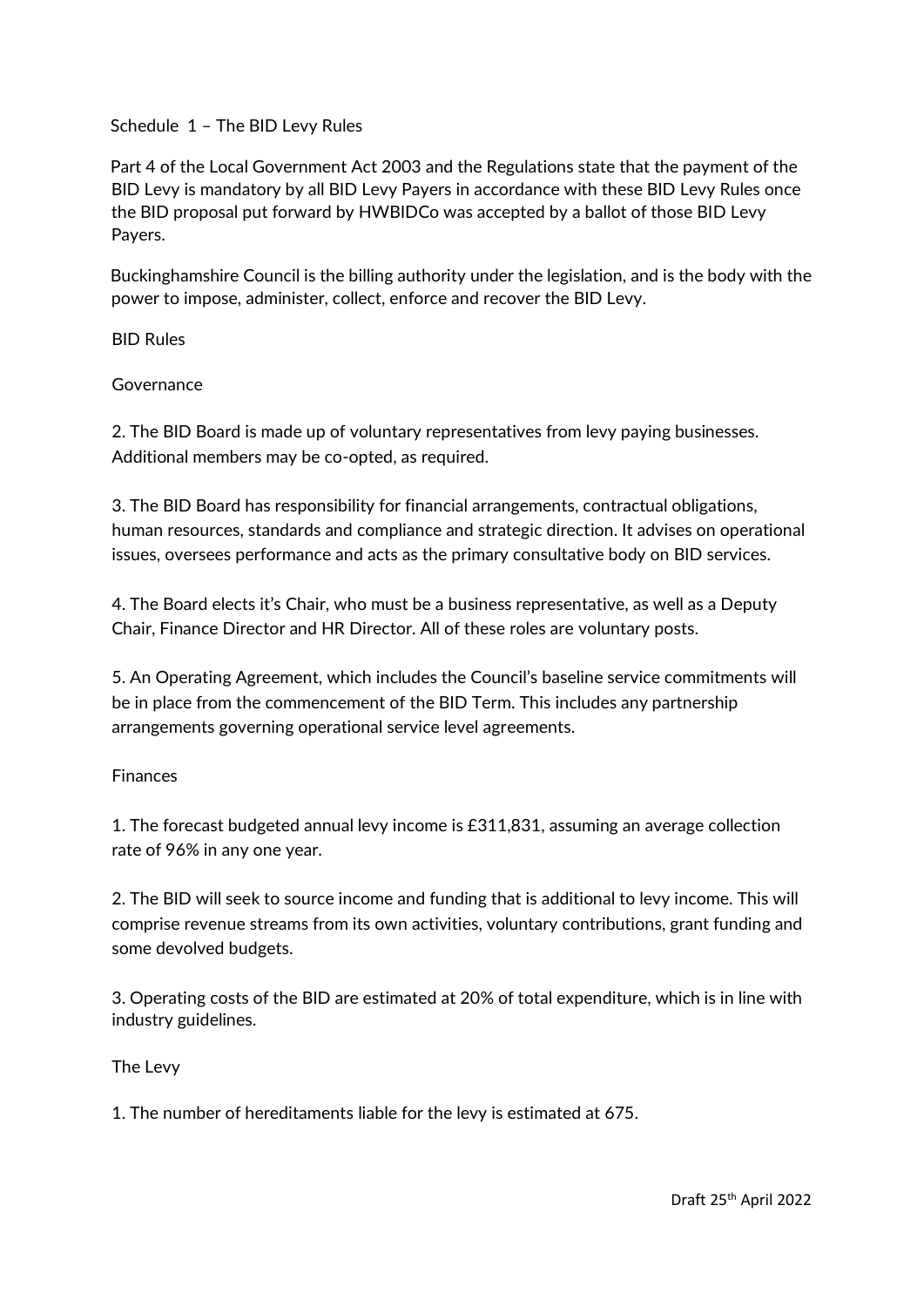2. The levy rate to be paid by each hereditament is calculated as 1.1% of its rateable value as at the chargeable day, which is fixed at 1st October 2021.

3. Hereditaments less than £2,500 will not be charged a levy.

4. Those hereditaments within a serviced shopping centre, paying an annual service charge, will

be liable for a reduced levy of 0.9% of rateable value.

5. The levy will be charged annually in advance for each chargeable period, from October to September for five years. No refunds will be given.

6. In the case of empty properties, the BID levy will be collected at 100% from either the owner or leaseholder (if an occupational lease exists).

7. There is a provision to allow for an inflation factor of up to 0.02% to be added to the levy annually at the discretion of the Board (eg. year 2 may be up to 1.12%, year 3 1.14% and so on).

8. Buckinghamshire Council will be responsible for the collection, and enforcement, of the levy on behalf of the BID.

#### The Ballot

1. Civica Electoral Services will implement the independent ballot and will send a ballot paper to those responsible for hereditaments that will be subject to the BID ballot, in accordance with BID Regulations 2004.

2. Each hereditament subject to the BID levy will be entitled to one vote in respect of the **BID** 

Proposal in a postal ballot which will commence on 9th June 2022 and close at 5pm on 7th July

2022. Ballot papers received after 5pm on 7th July cannot be counted.

3. In order for the BID Proposal to be successful at ballot, the result will need to meet, as a minimum, two independent criteria which are:

» Of those ballots returned, those voting in favour must exceed those voting against it;

» Of those ballot papers returned, the total rateable value of those hereditaments which vote in favour, must exceed the total of those voting against.

4. The result will be announced on 8th July.